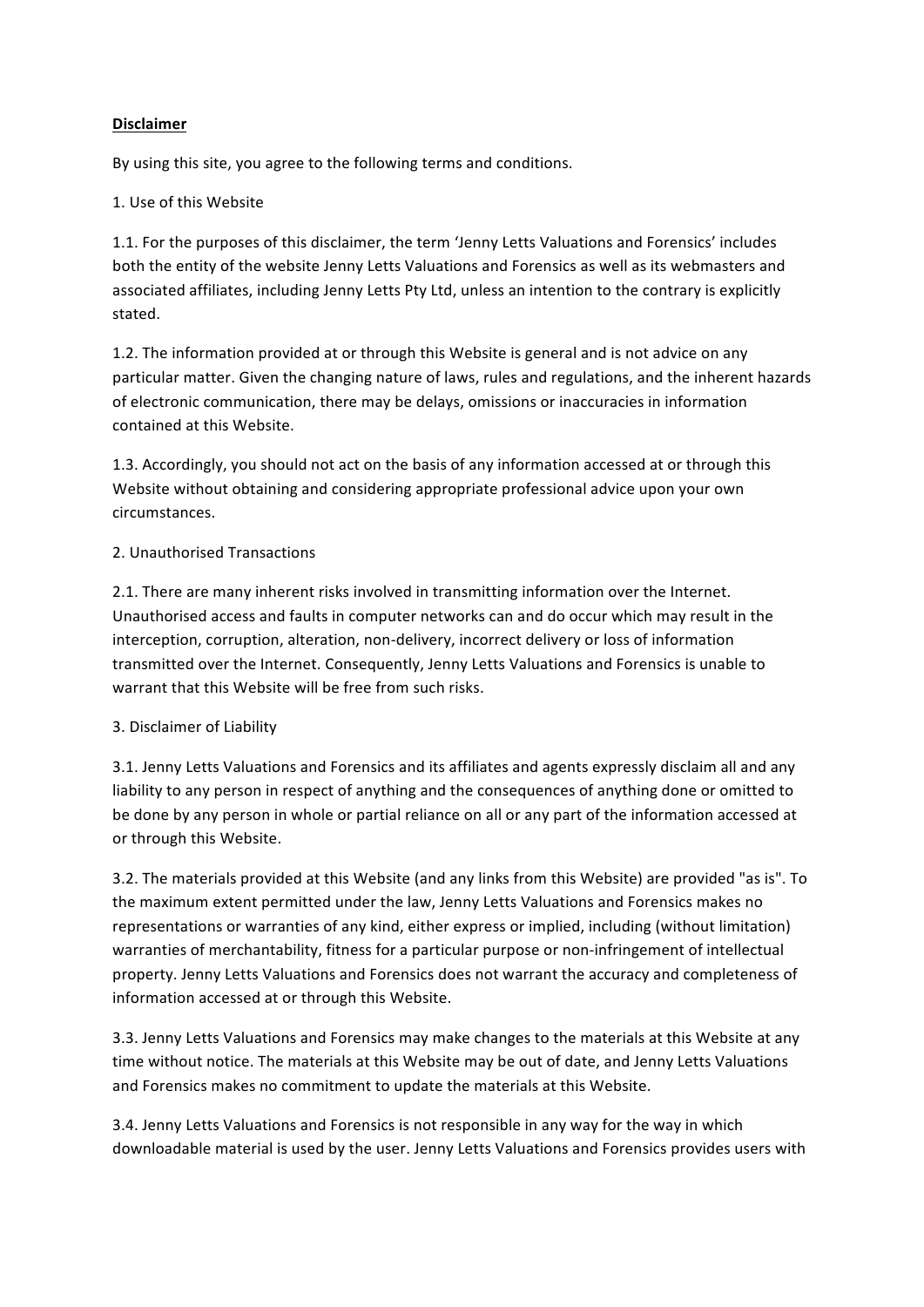many downloadable items but Jenny Letts Valuations and Forensics is not responsible for any action taken or made by a user.

# 4. Limitation of Liability

4.1. To the maximum extent permitted under the law, in no event will Jenny Letts Valuations and Forensics and its affiliates be liable for any damages whatsoever (including, without limitation, direct, indirect, punitive, special, consequential damages, lost profits, lost data or business interruption) arising out of the use, inability to use, or the results of use of this Website, any web websites linked to this Website, the results derived from any calculating tool on this Website, or the materials or information contained at any or all such websites, whether based on contract, tort, statute, common law, equity or any other legal theory and whether or not advised of the possibility of such damages. If circumstance arise where you are entitled to claim damages from Jenny Letts Valuations and Forensics notwithstanding the provisions of these Terms, our liability to you for the aggregate of such claims (regardless of the basis on which you are entitled to claim from us including, without limitation, negligence) is limited to the provision of the services again or the cost of providing the services again (at our election).

## 5. Links to Third Party Websites

5.1. Links to third party web websites on this Website are provided solely as a convenience to you and such links should not be taken to imply any type of association, sponsorship, endorsement, monitoring, approval of, or responsibility for, the linked website or its content. Jenny Letts Valuations and Forensics has not reviewed any of these third party websites and should you decide to access any of the third party websites linked to this Website, you do this entirely at your own risk.

### 6. Advertising Disclaimer

6.1. Hyperlinks and pointers to websites operated by third parties will appear on the Website from time to time. These websites do not form part of Jenny Letts Valuations and Forensics and are not under the control of Jenny Letts Valuations and Forensics or its related bodies corporate and neither Jenny Letts Valuations and Forensics nor its related bodies corporate have any responsibility for the contents of any such hyperlink or linked website. If you link to any such websites you leave the website and do so entirely at your own risk.

6.2. The Website may display third party advertisements, which may or may not contain hyperlinks or referral buttons to websites operated by third parties. The display of such advertising does not in any way imply a recommendation or endorsement by Jenny Letts Valuations and Forensics or its related bodies corporate of the relevant advertiser, its products or services or any such linked website.

6.3. If you contact a third party using functionality provided on the Website, including via e-mail, Jenny Letts Valuations and Forensics accepts no responsibility for any actions taken by that third party in response to your communication or for any transactions entered into between you and the relevant third party.